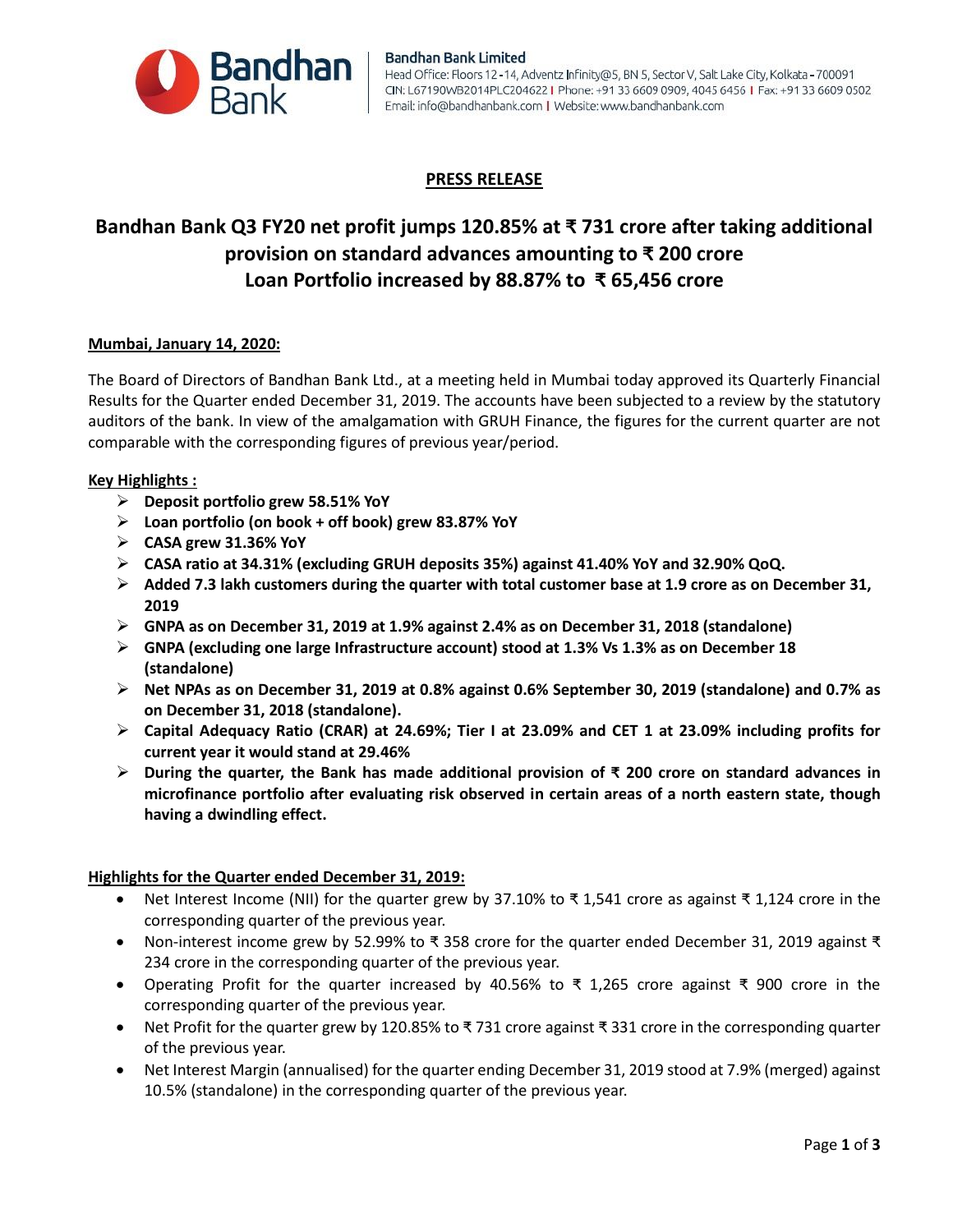

#### **Bandhan Bank Limited**

Head Office: Floors 12-14, Adventz Infinity@5, BN 5, Sector V, Salt Lake City, Kolkata-700091 CIN: L67190WB2014PLC204622 | Phone: +91 33 6609 0909, 4045 6456 | Fax: +91 33 6609 0502 Email: info@bandhanbank.com | Website: www.bandhanbank.com

- CASA ratio at 34.31% of total deposit (excluding GRUH deposits at 35%), compared to 41.40% in the corresponding period last year and 32.90% previous quarter.
- Total Advances (on book + off book) grew by 83.87% to ₹ 65,456 crore as on December 31, 2019 against ₹ 35,599 crore as on December 31, 2018.
- Total Deposits increased by 58.51% to ₹ 54,908 crore as on December 31, 2019 as compared to ₹ 34,639 crore as on December 31, 2018.
- Gross NPAs as on December 31, 2019 is at 1.9% against 2.4% as on December 31, 2018 (standalone)
- Net NPAs as on December 31, 2019 is at 0.8% against 0.7% as on December 31, 2018 (standalone)

**Commenting on the performance, Mr. Chandra Shekhar Ghosh, Managing Director and CEO of Bandhan Bank said**: "Q3FY20 has been a satisfying quarter given the challenges faced during the quarter. During the quarter, the Bank has made additional provision of ₹ 200 crore on standard advances in microfinance portfolio after evaluating risk observed in certain areas of a north eastern state, though having a dwindling effect. Last quarter has witnessed strong customer growth on advances and deposit growth has been highest over last four quarter. I am positive and confident on the business and growth going forward."

Banking outlets as on December 31, 2019, stood at 4,288. The network consists of 1009 branches, 3,084 doorstep service centers, and 195 GRUH Centers as against 978 branches and 3,014 doorstep service centers as on December 31, 2018. Total number of ATMs stood at 485 as on December 31, 2019 against 480 as on December 31, 2018. During the year, the number of employees of the bank has gone up from 31,115 to 37,331.

| Particulars (in ₹)           | <b>Q3 FY20</b> | <b>Q3 FY19</b> | YoY%     |
|------------------------------|----------------|----------------|----------|
|                              | (merged)       | (standalone)   |          |
| Net Interest Income          | 1541           | 1124           | 37.10%   |
| Non-Interest Income          | 358            | 234            | 52.99%   |
| <b>Total Income</b>          | 1899           | 1358           | 39.84%   |
| Opex                         | 634            | 458            | 38.43%   |
| <b>Operating Profit</b>      | 1265           | 900            | 40.56%   |
| Provision (Other than Taxes) | 294            | 378            | (22.22)% |
| <b>PBT</b>                   | 971            | 522            | 85.87%   |
| <b>PAT</b>                   | 731            | 331            | 120.85%  |

### **Highlights for the Quarter ended December 31, 2019:**